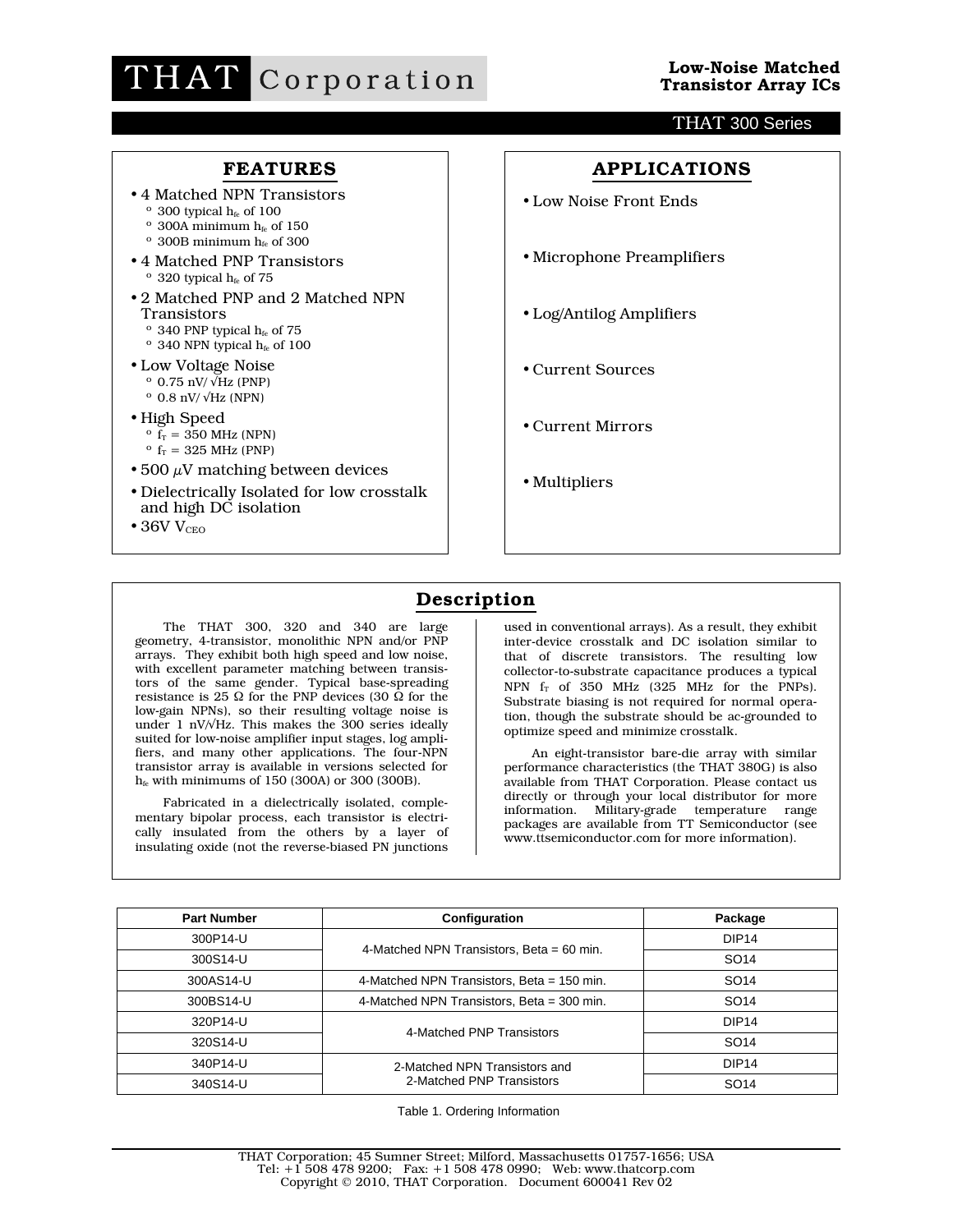





Figure 1. 300 Pinout Figure 2. 320 Pinout Figure 3. 340 Pinout

## **SPECIFICATIONS1**

### **Absolute Maximum Ratings<sup>2,3</sup>**

| NPN Collector-Emitter Voltage (BV <sub>CFO</sub> ) | 36 V      |
|----------------------------------------------------|-----------|
| NPN Collector-Base Voltage ( $BVCBO$ )             | 36V       |
| PNP Collector-Emitter Voltage (BV <sub>CFO</sub> ) | $-36V$    |
| PNP Collector-Base Voltage ( $BVCBO$ )             | $-36V$    |
| Collector-Substrate Voltage (BV <sub>cs</sub> )    | $±$ 100 V |

| 36 V    |
|---------|
| 36V     |
| –36 V   |
| –36 V   |
| ± 100 V |

Collector Current 30 mA Emitter Current 30 mA Operating Temperature Range  $(T_{OP})$  -40 to +85 °C Maximum Junction Temperature  $(T_{JMAX})$  +125 °C Storage Temperature  $(T<sub>ST</sub>)$  -45 to +125 °C

|                                                                                                              |                        | NPN Electrical Characteristics <sup>2</sup>         |     |                         |                          |     |                       |     |     |                |     |                 |
|--------------------------------------------------------------------------------------------------------------|------------------------|-----------------------------------------------------|-----|-------------------------|--------------------------|-----|-----------------------|-----|-----|----------------|-----|-----------------|
| Parameter                                                                                                    | Symbol                 | Conditions                                          | Min | 300 / 340(Q1,Q2)<br>Typ | Max                      | Min | 300A<br>Typ           | Max | Min | 300B<br>Typ    | Max | <b>Units</b>    |
| NPN Current gain                                                                                             | $h_{\text{fe}}$        | $V_{CB}$ = 10 V, $I_C$ = 1 mA<br>$I_c = 10 \mu A$   | 60  | 100<br>100              | $\overline{\phantom{0}}$ | 150 |                       |     | 300 |                |     |                 |
| NPN Current Gain Matching                                                                                    | $\Delta h_{\text{fe}}$ | $V_{CB} = 10V$ , $I_C = 1mA$                        |     | 4                       |                          |     | 4                     |     |     |                |     | %               |
| NPN Noise Voltage Density                                                                                    | e <sub>N</sub>         | $V_{CB}$ = 10V, $I_C$ = 1 mA, 1kHz                  |     | 0.8                     |                          |     | 0.9                   |     |     |                |     | $nV\sqrt{Hz}$   |
| NPN Gain-Bandwidth Product                                                                                   | $f_T$                  | $I_c = 1$ mA, $V_{CR} = 10V$                        |     | 350                     |                          |     | 350                   |     |     | 350            |     | MH <sub>7</sub> |
| NPN $\Delta V_{\text{BF}}$<br>300: $ V_{BE1} - V_{BE2} $ ; $ V_{BE3} - V_{BE4} $<br>340: $ V_{BE1}-V_{BE2} $ | $V_{OS}$               | $I_c = 1$ mA<br>$I_c = 10$ mA                       |     | 0.5<br>0.5              | 3<br>$\equiv$            |     | 0.5<br>0.5            | 3   |     | 0.5<br>0.5     | 3   | mV<br>mV        |
| $NPN \Delta I_R$<br>300: $ I_{B1} - I_{B2} $ ; $ I_{B3} - I_{B4} $<br>340: $ I_{B1} - I_{B2} $               | $\log$                 | $I_c = 1$ mA<br>$I_c = 10 \mu A$                    |     | 500<br>5                | 1500                     |     | 200<br>$\overline{2}$ | 600 |     | 100            | 300 | nA<br>nA        |
| NPN Collector-Base Leakage<br>Current                                                                        | $l_{CBO}$              | $V_{CB}$ = 25 V                                     |     | 25                      |                          |     | 25                    |     |     | 25             |     | pA              |
| <b>NPN Bulk Resistance</b>                                                                                   | <b>T<sub>BE</sub></b>  | $V_{CB} = 0V$ , 10 $\mu$ A < I <sub>c</sub> < 10 mA |     | $\overline{2}$          |                          |     | $\overline{2}$        |     |     | $\overline{2}$ |     | Ω               |
| NPN Base Spreading Resistance                                                                                | $r_{\rm bh}$           | $V_{CB}$ = 10 V, $I_C$ = 1 mA                       |     | 30                      |                          |     | TBD                   |     |     | TBD            |     | Ω               |
| <b>NPN Collector Saturation Voltage</b>                                                                      | $V_{CE(SAT)}$          | $I_c = 1$ mA, $I_B = 100 \mu A$                     |     | 0.05                    |                          |     | 0.05                  |     |     | 0.05           |     | $\vee$          |

THAT Corporation; 45 Sumner Street; Milford, Massachusetts 01757-1656; USA Tel: +1 508 478 9200; Fax: +1 508 478 0990; Web: www.thatcorp.com

Copyright © 2010, THAT Corporation. All rights reserved.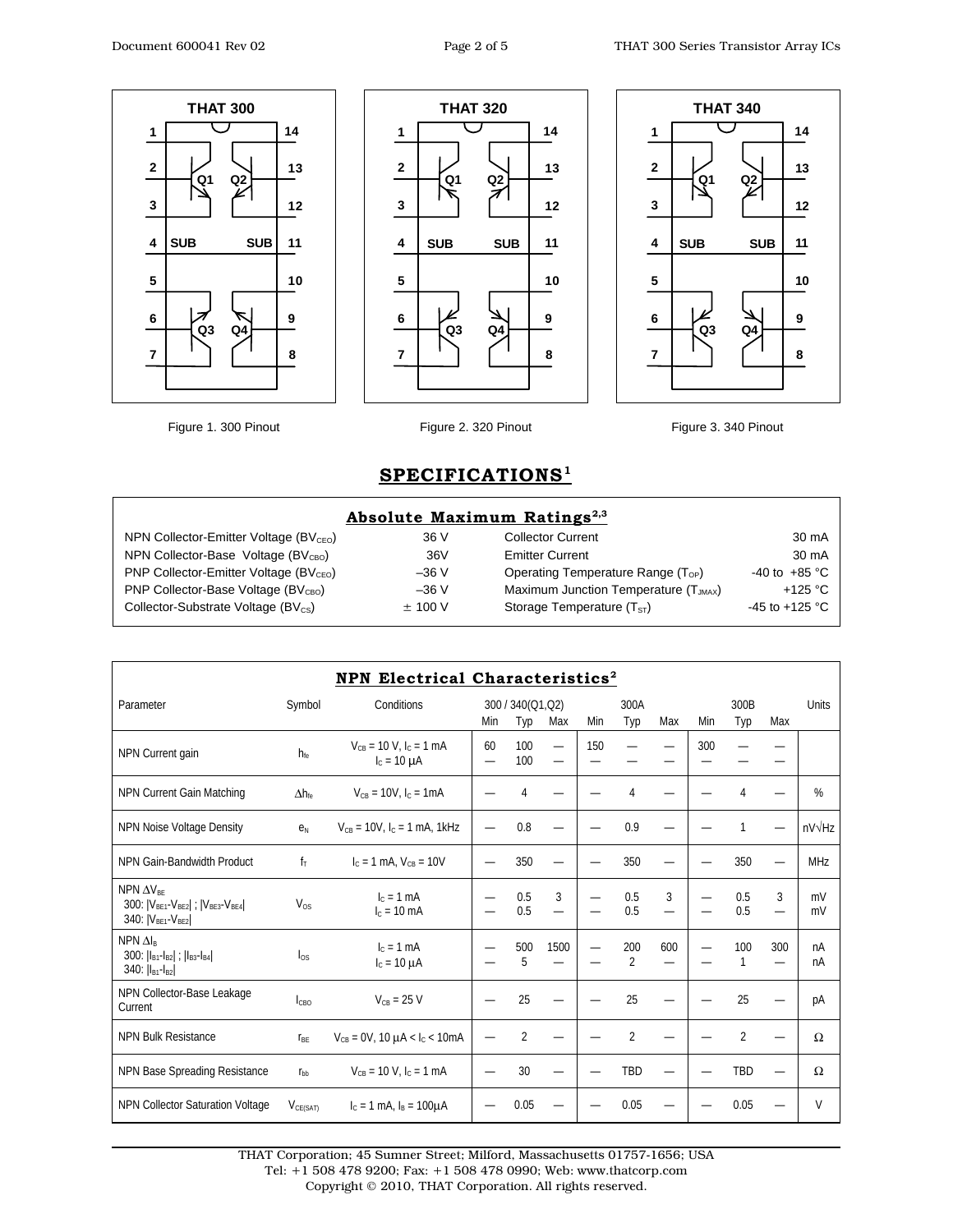# **SPECIFICATIONS1 (Cont'd)**

| NPN Electrical Characteristics <sup>2</sup> (cont'd) |                    |                                     |     |                  |                          |     |      |     |     |      |     |       |
|------------------------------------------------------|--------------------|-------------------------------------|-----|------------------|--------------------------|-----|------|-----|-----|------|-----|-------|
| Parameter                                            | Symbol             | Conditions                          |     | 300 / 340(Q1,Q2) |                          |     | 300A |     |     | 300B |     | Units |
|                                                      |                    |                                     | Min | Typ              | Max                      | Min | Typ  | Max | Min | l yp | Max |       |
| NPN Output Capacitance                               | $C_{OR}$           | $V_{CB}$ = 10V, $I_F$ = 0mA, 100kHz |     |                  | –                        |     |      |     |     |      |     | рF    |
| NPN Breakdown Voltage                                | BV <sub>CEO</sub>  | $I_c = 10 \mu A dc$ , $I_B = 0$     | 36  | 40               | $\overline{\phantom{0}}$ | 36  | 40   |     | 36  | 40   | —   |       |
| Input Capacitance                                    | $\mathrm{C_{FBO}}$ | $I_c = 0$ mA, $V_{FB} = 0$ V        |     |                  |                          |     |      |     |     |      |     | pF    |

| Parameter                                                                                                                                              | Symbol                 | Conditions                                             | Min   | Typ                   | Max  | <b>Units</b>  |
|--------------------------------------------------------------------------------------------------------------------------------------------------------|------------------------|--------------------------------------------------------|-------|-----------------------|------|---------------|
| <b>PNP Current Gain</b>                                                                                                                                | $h_{\text{fe}}$        | $V_{CB} = -10 V$<br>$IC = -1 mA$<br>$I_c = -10 \mu A$  | 50    | 75<br>75              |      |               |
| <b>PNP Current Gain Matching</b>                                                                                                                       | $\Delta h_{\text{fe}}$ | $V_{CB}$ = -10 V, $I_C$ = -1 mA                        |       | 5                     |      | $\%$          |
| PNP Noise Voltage Density                                                                                                                              | e <sub>N</sub>         | $V_{CB}$ = -10 V, $I_C$ = -1 mA, 1 kHz                 |       | 0.75                  |      | $nV\sqrt{Hz}$ |
| PNP Gain-Bandwidth Product                                                                                                                             | $f_T$                  | $I_c = -1$ mA, $V_{CB} = -10$ V                        |       | 325                   |      | <b>MHz</b>    |
| $PNP \Delta V_{RF}$<br>320:  V <sub>BE1</sub> -V <sub>BE2</sub>   ;  V <sub>BE3</sub> -V <sub>BE4</sub>  <br>340:   V <sub>BE1</sub> -V <sub>BE2</sub> | $V_{OS}$               | $Ic = -1$ mA<br>$I_c = -10 \mu A$                      |       | 0.5<br>0.5            | 3    | mV<br>mV      |
| $PNP\Delta I_R$<br>320: $ I_{B1} - I_{B2} $ ; $ I_{B3} - I_{B4} $<br>340: $ I_{B1} - I_{B2} $                                                          | $\log$                 | $IC = -1$ mA<br>$I_c = -10 \mu A$                      |       | 700<br>$\overline{7}$ | 1800 | nA<br>nA      |
| PNP Collector-Base Leakage Current I <sub>CBO</sub>                                                                                                    |                        | $V_{CB} = -25 V$                                       |       | $-25$                 |      | рA            |
| <b>PNP Bulk Resistance</b>                                                                                                                             | $r_{BE}$               | $V_{CB} = 0 V$ , -10 $\mu$ A > I <sub>C</sub> > -10 mA |       | 2                     |      | Ω             |
| PNP Base Spreading Resistance                                                                                                                          | $r_{bb}$               | $V_{CR}$ = -10 V, $I_C$ = -1 mA                        |       | 25                    |      | Ω             |
| PNP Collector Saturation Voltage                                                                                                                       | V <sub>CE(SAT)</sub>   | $I_C = -1$ mA, $I_B = -100 \mu A$                      |       | $-0.05$               |      | V             |
| <b>PNP Output Capacitance</b>                                                                                                                          | $C_{OB}$               | $V_{CB}$ = -10 V, $I_F$ = 0 mA, 100 kHz                |       | 3                     |      | pF            |
| PNP Breakdown Voltage                                                                                                                                  | $BV_{CFO}$             | $I_C = -10$ mAdc, $I_B = 0$                            | $-36$ | $-40$                 |      | $\vee$        |
| Input Capacitance                                                                                                                                      | C <sub>FRO</sub>       | $I_C = 0$ mA, $V_{FR} = 0$ V                           |       | 6                     |      | pF            |

1. All specifications are subject to change without notice.

2. Unless otherwise noted, T<sub>A</sub> = 25ºC.<br>3. Stresses above those listed under "Absolute Maximum Ratings" may cause permanent damage to the device. These are stress ratings only; the functional operation of the device at these or any other conditions above those indicated in the operational sections of this specification is not implied. Exposure to absolute maximum rating conditions for extended periods may affect device reliability.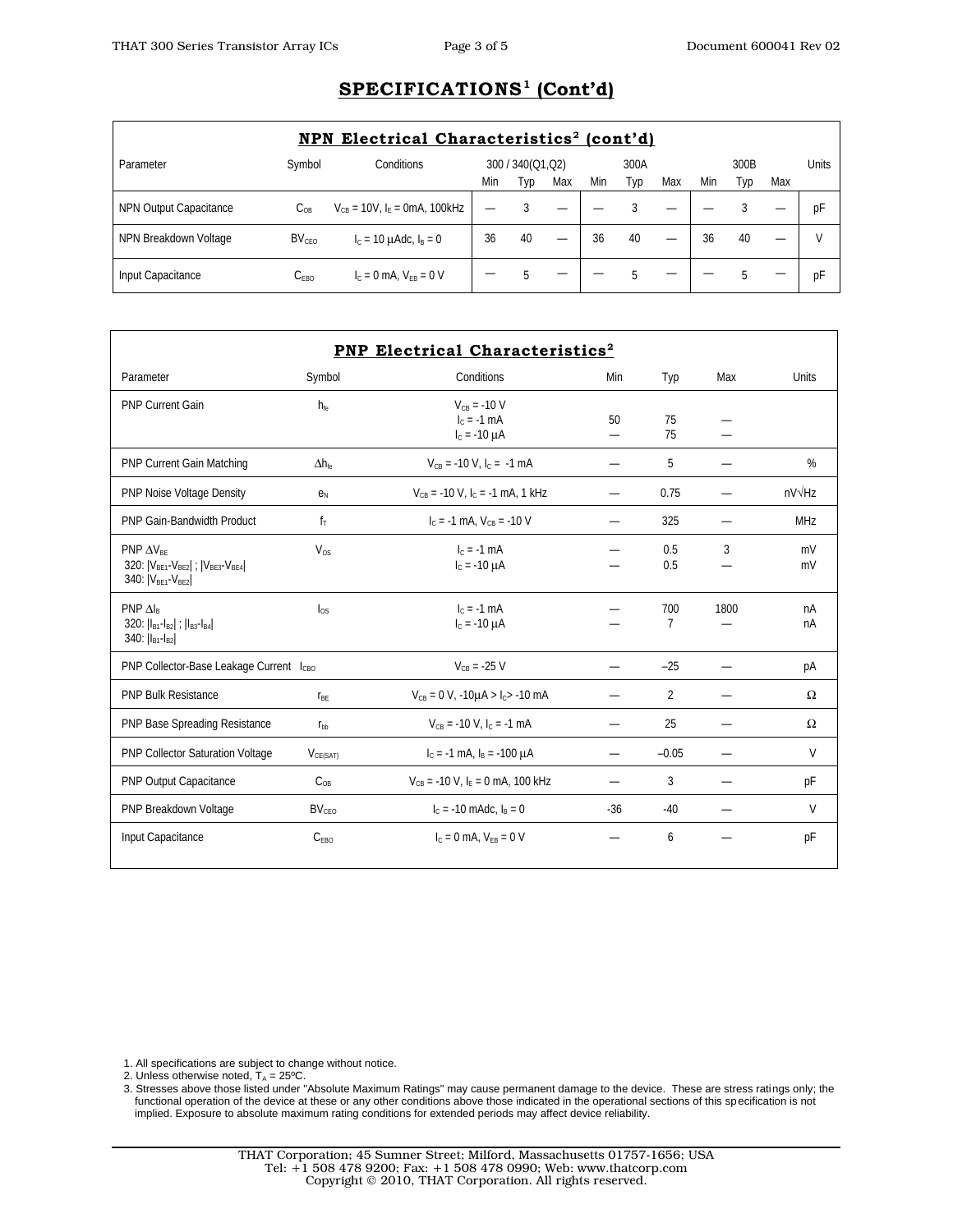## **Packaging and Soldering Information**

The THAT 300, 320 and 340 are available in 14-pin PDIP and 14-pin surface mount (SOIC) packages. Package dimensions are shown below.

The 300-series packages are entirely lead-free. The lead-frames are copper, plated with successive layers of nickel, palladium, and gold. This approach makes it possible to solder these devices using lead-free and leadbearing solders.

Neither the lead-frames nor the plastic mold compounds used in the 300-series contains any hazardous substances as specified in the European Union's Directive on the Restriction of the Use of Certain Hazardous Substances in Electrical and Electronic Equipment 2002/95/EG of January 27, 2003. The surface-mount package is suitable for use in a 100% tin solder process.

| Package Characteristics                    |               |                                                  |                                 |       |  |  |  |
|--------------------------------------------|---------------|--------------------------------------------------|---------------------------------|-------|--|--|--|
| Parameter                                  | Symbol        | Conditions                                       | Typ                             | Units |  |  |  |
| Through-hole package                       |               | See Fig. 4 for dimensions                        | 14 Pin PDIP                     |       |  |  |  |
| <b>Thermal Resistance</b>                  | $\theta_{IA}$ | DIP package soldered to board                    | 100                             | °C/W  |  |  |  |
| <b>Environmental Regulation Compliance</b> |               | Complies with January 27, 2003 RoHS requirements |                                 |       |  |  |  |
| Surface mount package                      |               | See Fig. 5 for dimensions                        | 14 Pin SOP                      |       |  |  |  |
| <b>Thermal Resistance</b>                  | $\theta_{IA}$ | SO package soldered to board                     | 100                             | °C/W  |  |  |  |
| <b>Soldering Reflow Profile</b>            |               |                                                  | JEDEC JESD22-A113-D (250 °C)    |       |  |  |  |
| Moisture Sensitivity Level                 |               | MSL Above-referenced JEDEC soldering profile     |                                 |       |  |  |  |
| <b>Environmental Regulation Compliance</b> |               |                                                  | Complies with RoHS requirements |       |  |  |  |



Figure 4. Dual-In-Line Package Outline



Figure 5. Surface-Mount Package Outline